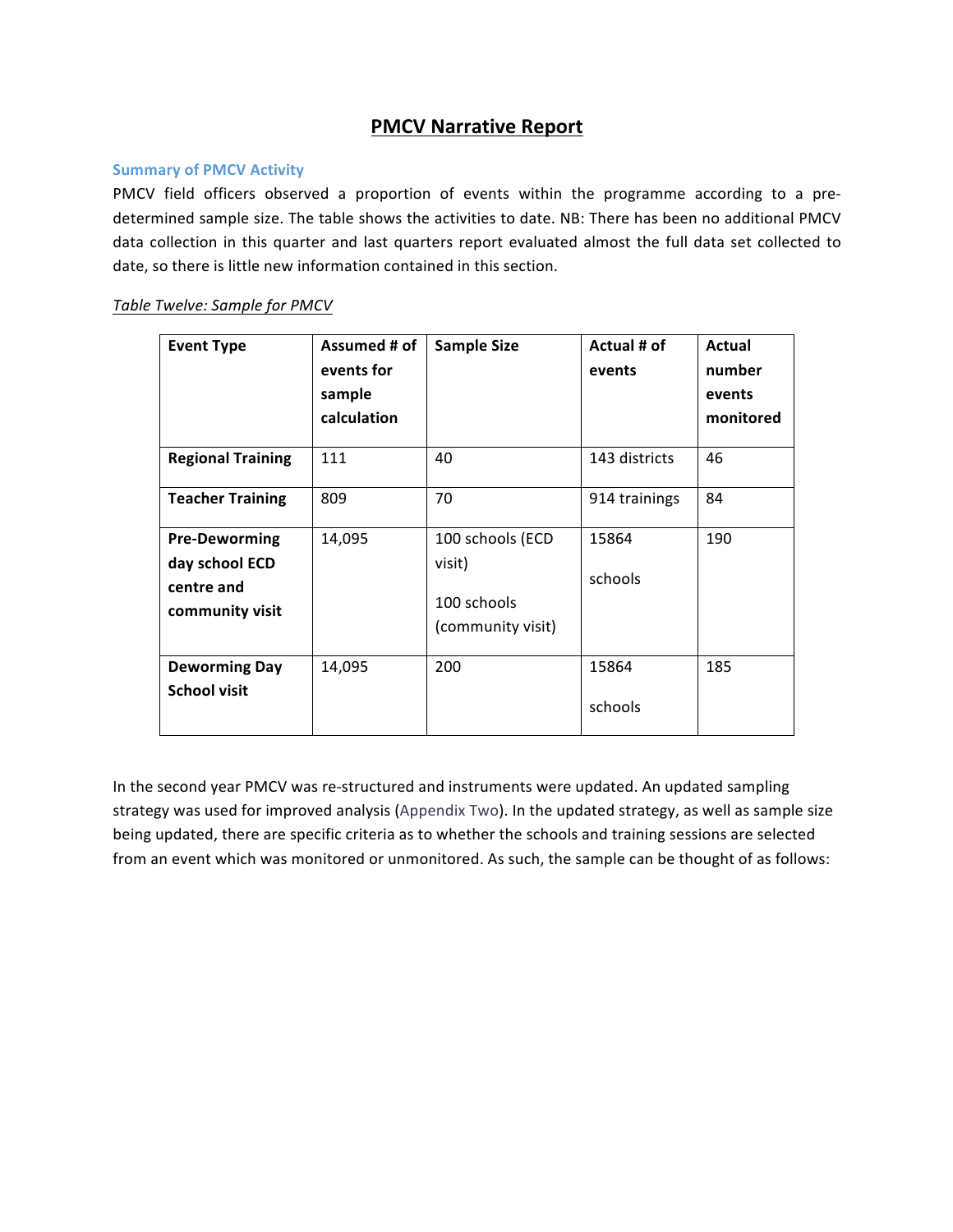### *Figure One: PMCV Sample*



| <b>Diagram</b><br>Ref. | Level                    | #<br>to<br>sample | #<br>sampled | ℅<br>sample<br>complete |
|------------------------|--------------------------|-------------------|--------------|-------------------------|
|                        | <b>District Training</b> | 40                | 46           | 115%                    |
| $2 + 3$                | Teacher training         | 70                | 84           | 120%                    |
| $4 + 6$                | Pre-deworming            | 200               | 217          | 109%                    |
| $5 + 7$                | Deworming day            | 200               | 185          | 93%                     |

### **Quality of training: District Training (DT)**

PMCV teams have attended a total of 46 district trainings in the second year of the programme. Field Officers conduct interviews with participants before and after the training (instruments DT-PRE and DT-POST) and complete one instrument (DT-OBS) during the course of the training.

A high quality training is regarded to be one which runs to time, delivers all information necessary and where participants understand and learn the content effectively.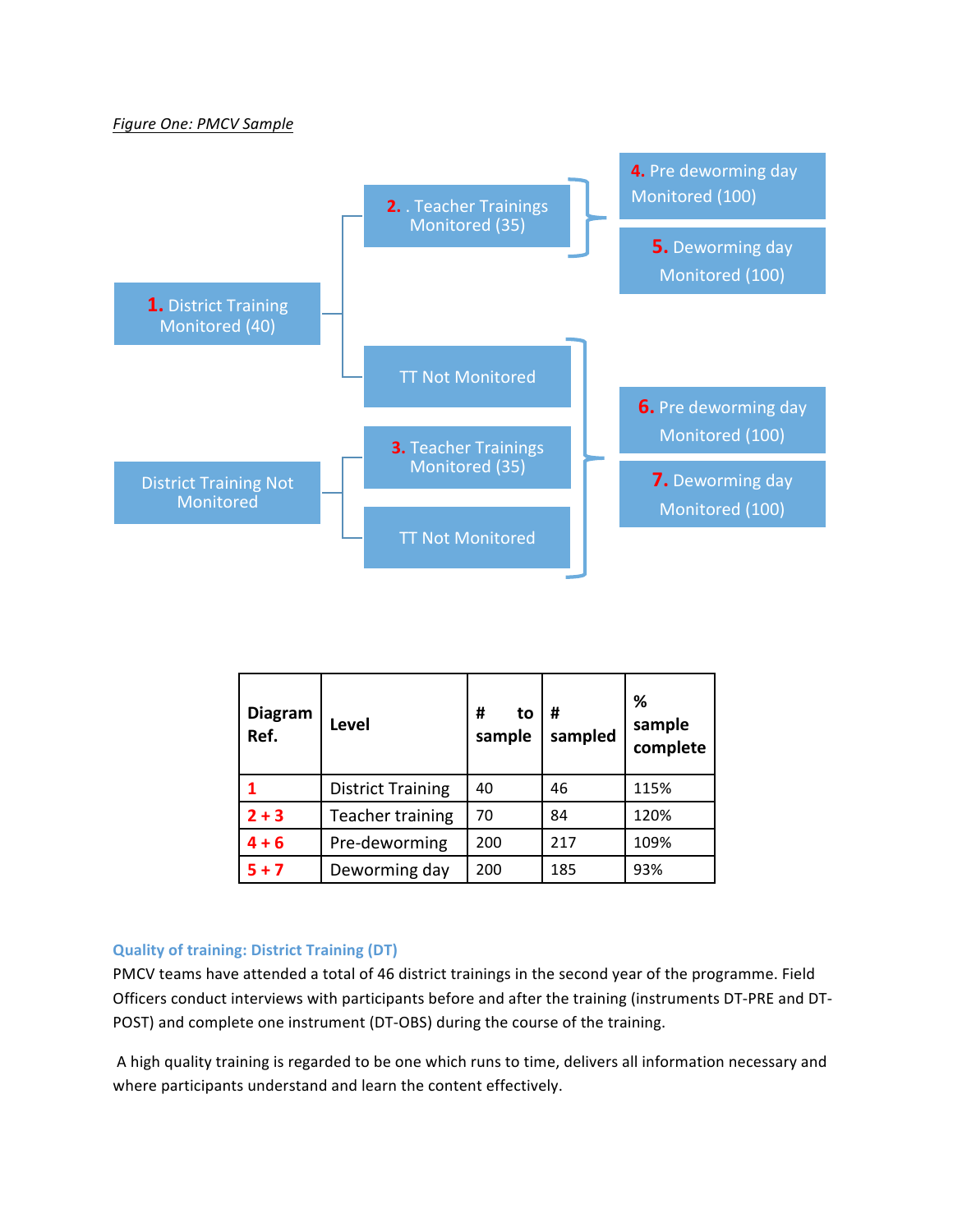## **Timeliness**

District/Regional trainings were seen to be starting in a timely way, and, as in year one timeliness increased from day one to day two. In year two, in 74% of the meeting the government officials form the ministry of education ministry of health arrived before the start of the meeting. On average 72% of the participants arrived before the start of the training started and another 32% arrived less than an hour after the start of the meeting.

## **Information Delivery**

### *Table thirteen: RTs covering content areas*

| <b>Content Area</b> | % RTs covering it in full |
|---------------------|---------------------------|
| Drug Administration | 100%                      |
| Pole Use            | 100%                      |
| <b>SCH Forms</b>    | 94%                       |
| <b>STH Forms</b>    | 89%                       |
| Worms               | 85%                       |
| Drug and Dosage     | 80%                       |
| Reverse Cascade     | 75%                       |

The area identified with the lowest coverage was that of the reverse cascade which was 75%.

### **Effective Learning**

By looking at a single knowledge point (necessity of feeding children being treated with PZQ) it can be seen that 95% of participants trained in Schistosomiasis content had knowledge on feeding children before PZQ treatment, after they had attended the training.

It was observed that the district training materials were distributed at 100% of the district training events. This is also an improvement on year one of the training, where training materials were not bound into a single booklet and distribution of some sections was as low as 50% (district and teacher checklists).

The PRE and POST instruments contain a short "quiz" which can be used to assess knowledge before and after the training. As yet, no score system has been developed and so this data cannot be analysed. (See PMCV summary below for further details)

### **Quality of training: Teacher Training**

84 teacher training sessions have been attended and observed by PMCV field officers out of which 20 covered SCH contents. Field Officers conduct interviews with participants and trainers before and after the training (TT-PRE and POST) and with the trainers before (TT-ADMIN) as well as completing instruments whilst observing the training (TT-OBS).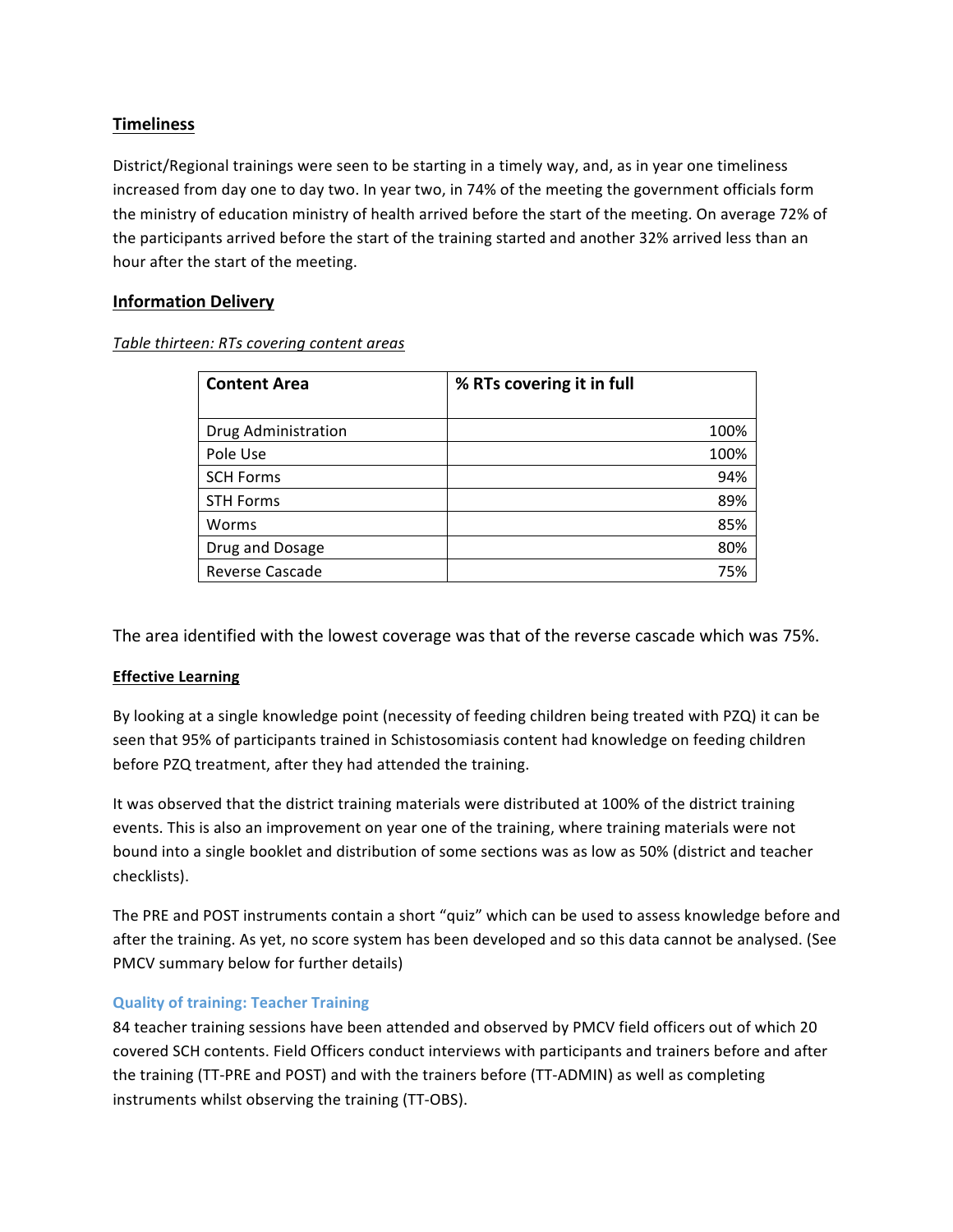A quality teacher training session is considered to be one where the necessary content is covered and understood and retained by participants. A training also has the function of distribution of drugs and materials to teachers. It is desirable that a training takes only a half day as no lunch is provided for.

Although improved from year one, teacher training sessions still appear to start late (average start time 10:10 am) and finish late (average 3:40pm). The earliest start in monitored TTs was 8:30 am and some ran as late as 5:20pm. Better understanding of the reasons for the late running would better enable the programme to take mitigating action if necessary.

### **Preparedness and Distribution**

Teacher training sessions are scheduled to occur within two weeks of the district training so that information remains fresh in trainers minds. In those TT sessions observed by field officers, 100% of the instructors reported attending a deworming training within the last 15 days. This also indicates that those doing the training are those that have been directly trained by the programme.

| <b>Item</b>              | % TT sessions with item  | % TT sessions distributing |
|--------------------------|--------------------------|----------------------------|
|                          | before start of training | item                       |
| DtW Attedance Forms      | 96%                      | n/a                        |
| <b>Appropriate Drugs</b> | 78%                      | 87%                        |
| <b>Monitoring Forms</b>  | 89%                      | 94% (forms and poles)      |
| <b>Tablet Poles</b>      | 72% (% in requiered TTs) | 93% (% in requiered TTs)   |
| <b>Funds</b>             | 78%                      | 93%                        |

### Table Fourteen: Percentage TTs with and distributing different materials

The teacher training booklets were redesigned in year two in order to keep together key training materials for which distribution was low. In year two of the programme, distribution of the TT booklets (training materials was as follows occurred to all participants at 77% of the teacher training sessions observed. At 15% of them, at least some participants received the materials and at 5% of the observed trainings no particpants recevied the training materials.

*Graph Eight: Distribution of training materials at teacher training*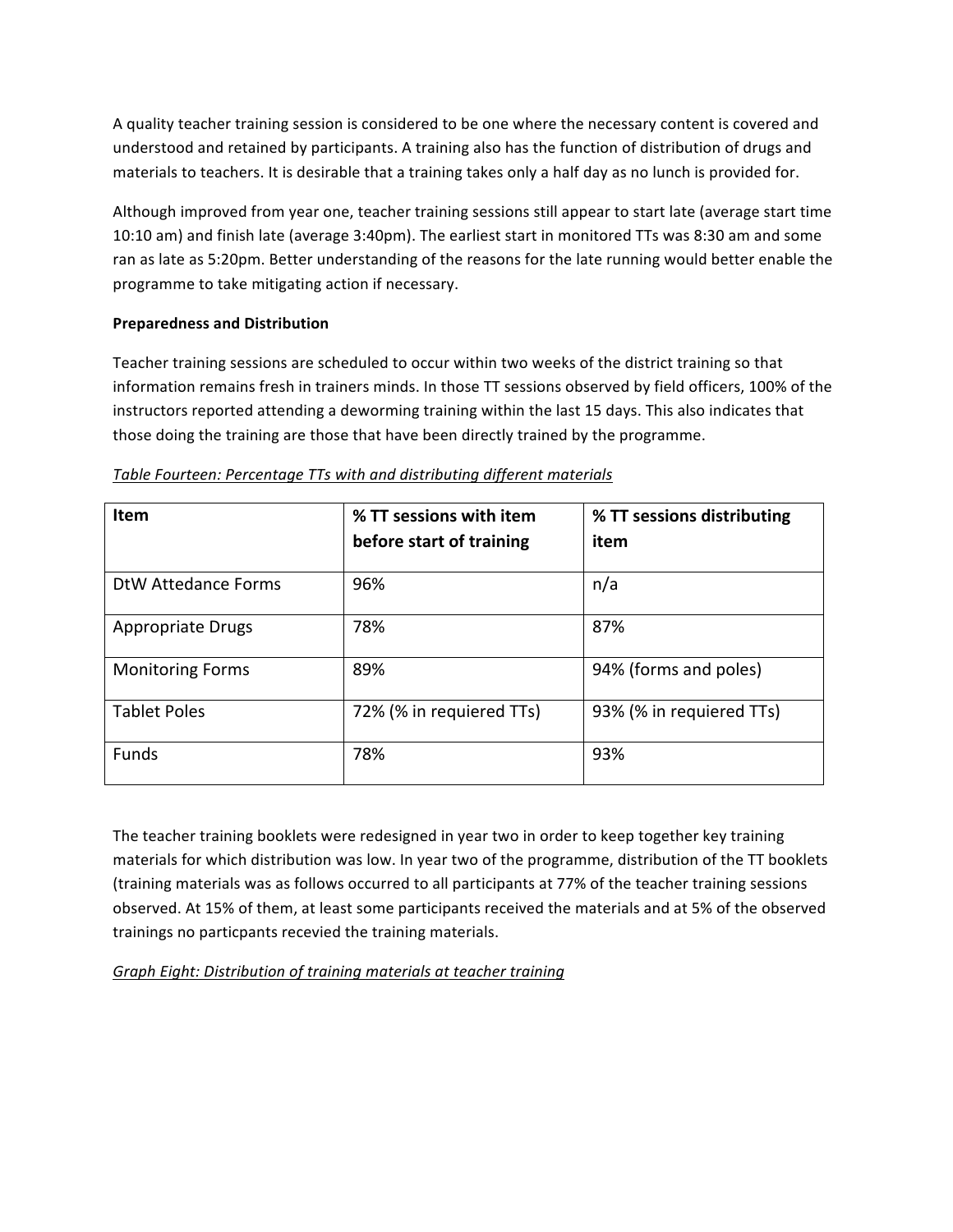

#### **Information Delivery**

| <b>Content Area</b>       | % TTs covering it in full |
|---------------------------|---------------------------|
| <b>Target Populations</b> | 99%                       |
| Drug administartion       | 96%                       |
| Worms                     | 83%                       |
| Drugs and Dosage          | 60%                       |
| <b>Monitoring Forms</b>   | 32% (practiced in full)   |
| <b>Reverse Cascade</b>    | 74%                       |

The area of coverage of drugs & dosage and monitoring forms warrants particular attention. Only 32% of TTs observed practiced all forms in detail (39% practiced forms partially and 29% did not practice forms at all) and 74% covered the reverse cascade. This does reflect the trend of low coverage of monitoring forms in the district training.

### **Effective Learning**

PMCV Field Officers conducted 377 post teacher training interviews with teachers.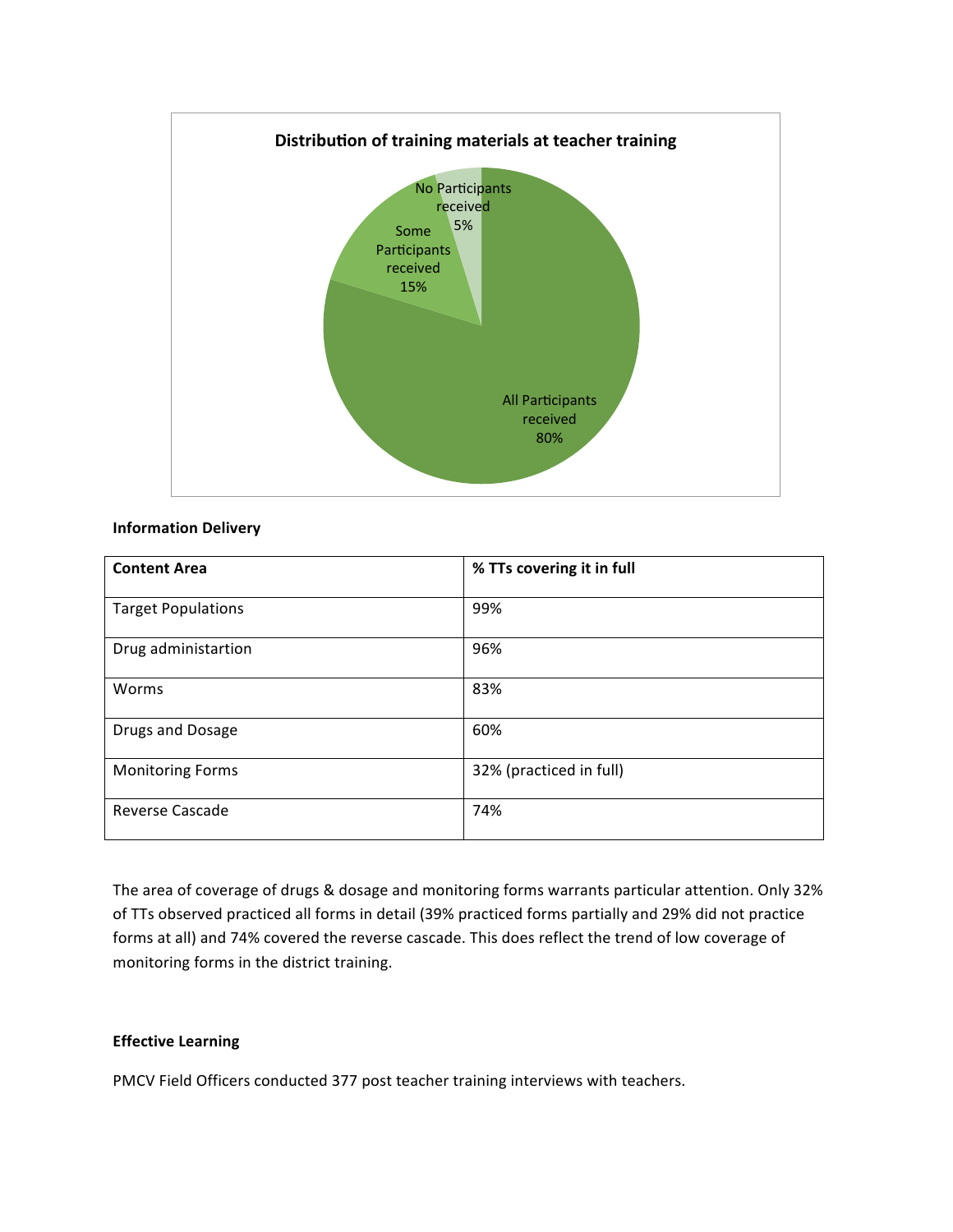While a huge volume of information is covered at a teacher training, it is regarded that the "bare essentials" of knowledge comprise of who to treat, with which drug and at what dose, how to record and report the treatment and how to respond in the case of an SAE. The table below shows that teachers had good knowledge across all these essential areas.

### **Table Fifteen: Post TT Knowledge Assessment**

In the post training interviews knowledge on these key areas was assessed as follows:

| <b>Knowledge Areas</b>                                                  | Percentage |
|-------------------------------------------------------------------------|------------|
| Correct knowledge of use of ALB for STH treatment                       | 97%        |
| Recall of correct dosage (ALB)                                          | 98%        |
| Correct knowledge on target population (STH)                            | 93%        |
| Recall to record enrolled children on form E                            | 98%        |
| Recall to summarise all treatment on form S                             | 93%        |
| Recalled atleast one possible side effect                               | 91%        |
| Correct knowledge of PZQ for Schisto treatment                          | 95%        |
| Recall of dosage using pole                                             | 91%        |
| Correct knowledge on target population (SCH)                            | 87%        |
| Know to complete S-P for praziquantel treatments                        | 86%        |
| Recall that SAE from Schisto can be reduced by feeding before treatment | 96%        |

#### **DD** Preparedness

To date field officers have made 217 visits to schools ahead of deworming day. Field Officers observed different elements of preparation including the presence of the required materials at each school, and community sensitisation activities.

### **Presence of Materials at Schools**

It can be seen that the majority of schools had the materials they required before deworming day. Monitoring forms are the lowest supplied where 15% of schools reportedly had no monitoring forms at all. 

### *Graph Nine: Percentage of schools with materials before deworming day*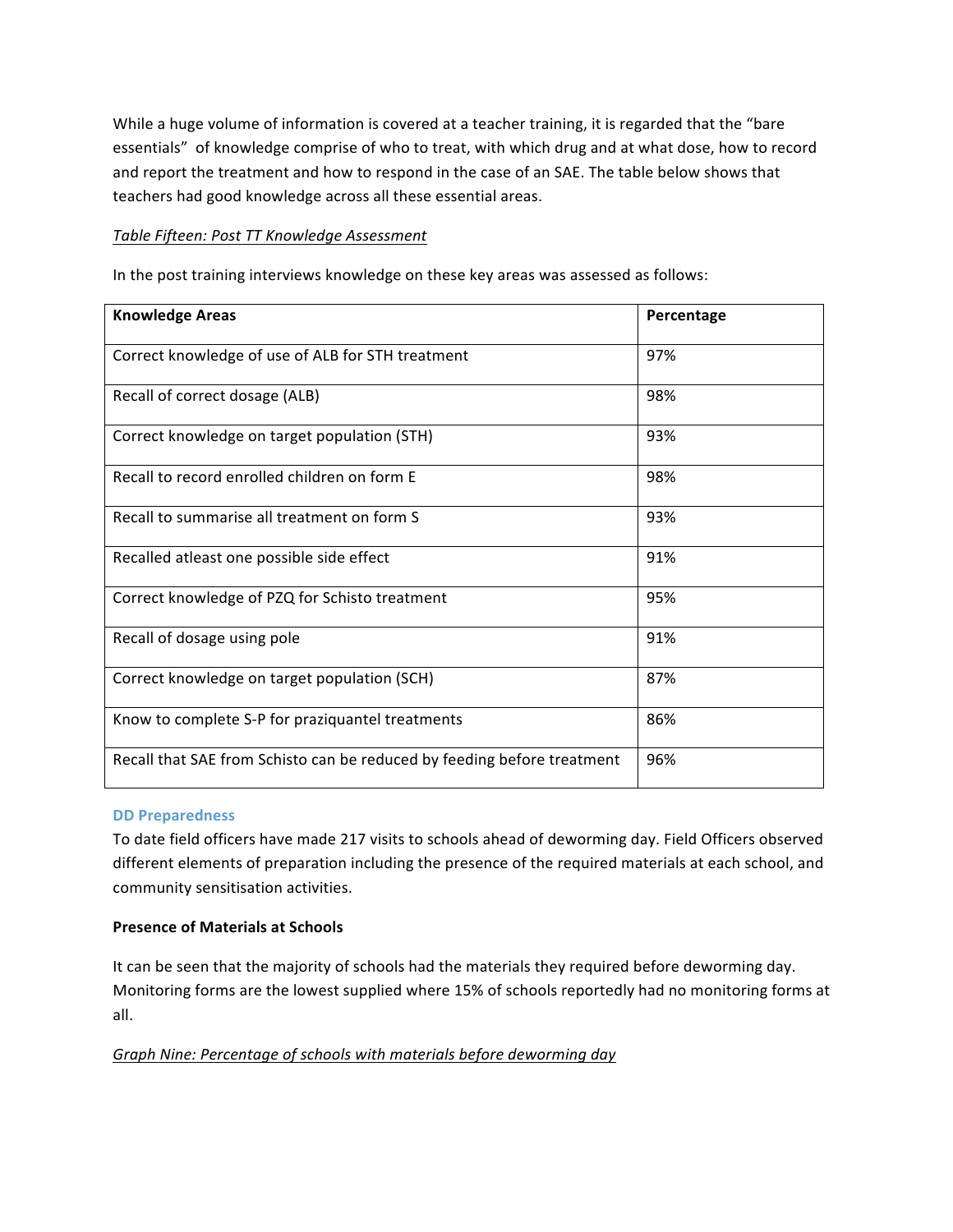

### **Community Sensitisation Activities**



Graph Ten: Percentage of different groups aware of deworming day ahead of event

Although parents of non-enrolled children were less likely to know about deworming, of those who were aware of deworming day, 87% planned to send/take their child to be dewormed.

During PMCV, FOs go to communities ahead of deworming day and interview a random selection of parents to determine if they are aware of deworming day and if so, how they found out.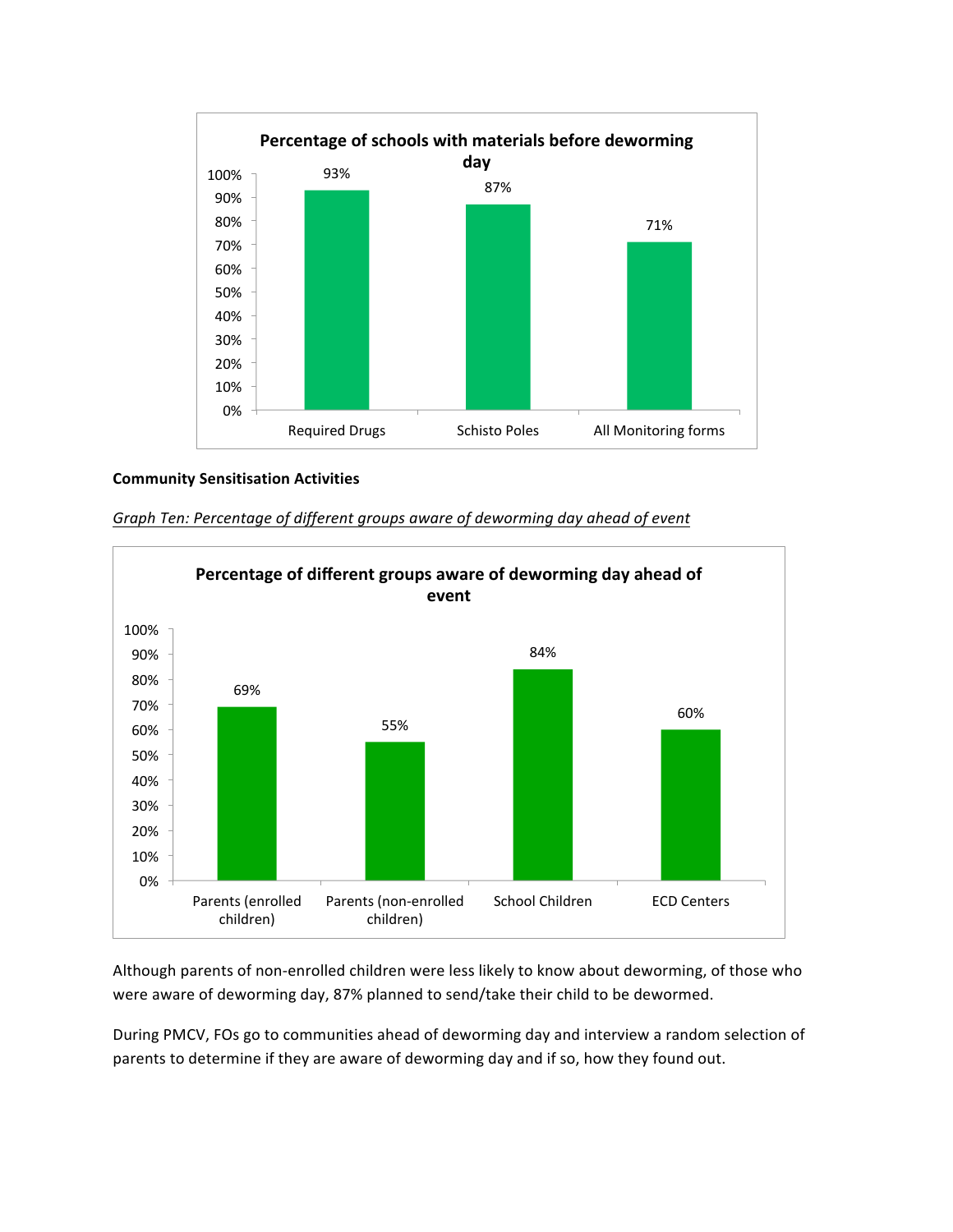A total of 436 parents have been interviewed in 76 communities in 54 districts. Of these parents, 63% were aware of the deworming day and 45% were able to accurately cite the date. 69% of those with enrolled children were aware about deworming day and 55% of the parents with non-enrolled children were aware about deworming day.

Of the parents who had heard about deworming day the following were cited as sources of knowledge.

Table sixteen: Source of knowledge before deworming day

| Source                      | Percentage (among those aware,<br>multiple sources possible) |
|-----------------------------|--------------------------------------------------------------|
| Child/Children              | 53%                                                          |
| Friends/Relatives           | 31%                                                          |
| Primary School Teacher      | 19%                                                          |
| CHEW/CHW                    | 8%                                                           |
| <b>Government Officials</b> | 1%                                                           |
| Posters                     | 16%                                                          |
| <b>Town Announcer</b>       | 1%                                                           |
| Radio                       | 3%                                                           |

## **Quality of deworming day:**

A quality deworming day is regarded to be one where the deworming day occurs on the planned day  $$ in line with county deworming day-and within 2 weeks of a teacher at the school being trained, the school would have the correct materials (including sufficient drugs) in place before hand. A quality deworming day will treat children of the right ages, prioritising non-enrolled and ECD aged children for treatment within the schools, and ensuring the correct dosage is given to all children.

### **Occurring on the planned day**

97% of schools monitored conducted DD on the planned date, in line with the county deworming day. In 90% of the schools the head teacher reported having attended a deworming training recently, - at most 15 days prior to deworming. This indicates the WHO reccommendation of maximum 2 weeks between training and deworming are being met.

### **Presence of Correct Materials**

### Graph Eleven: Presence of materials in school on deworming day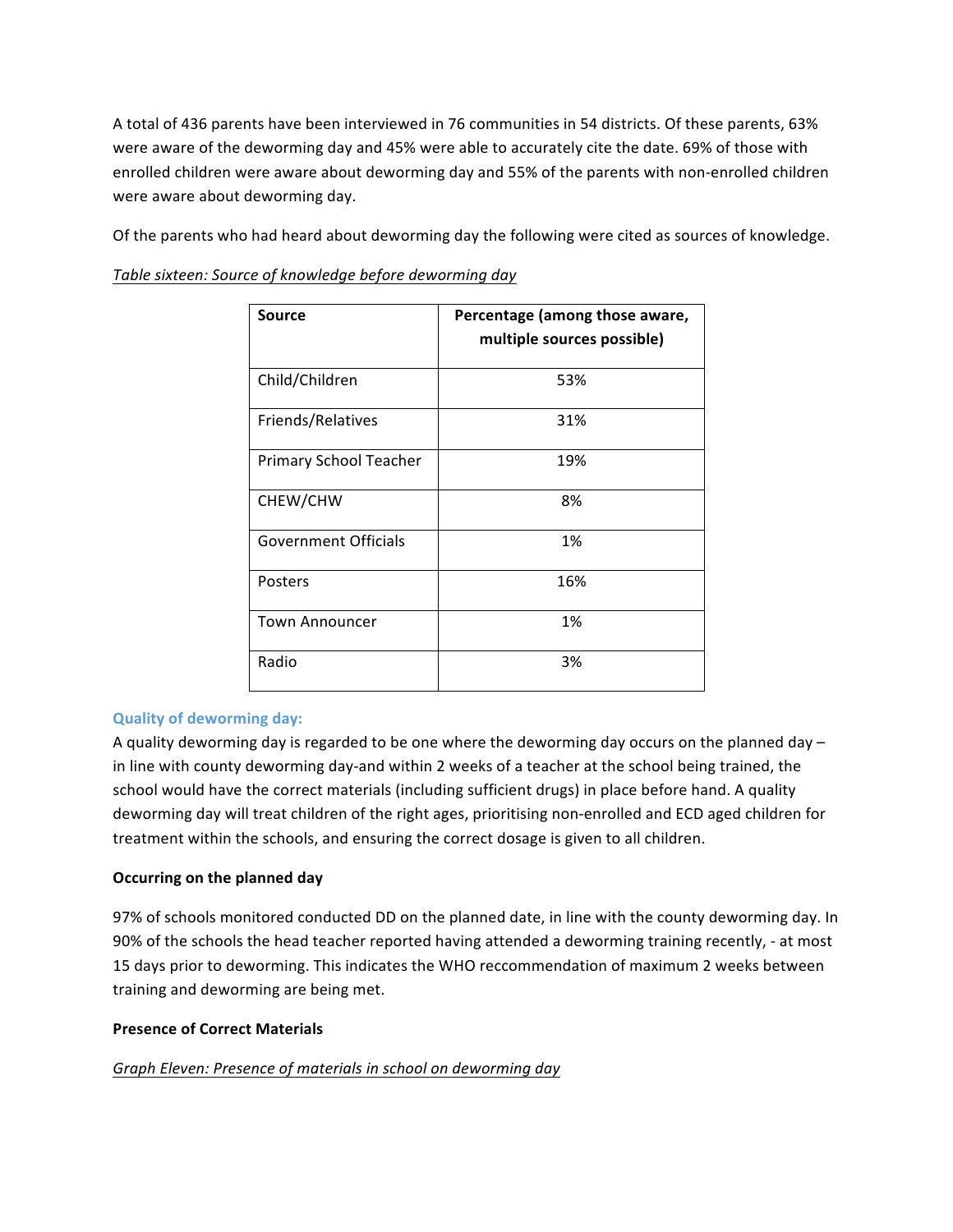

98% schools had ALB drugs at the school when the FO visited. Of those that received drugs 86% had received the drugs at the TT, correlating well with the 86% of TT sessions distributing drugs at training. Of the 14% that did not receive the drugs at TT, 31% had it delivered to the school and 69% had to collect the drugs from somewhere.

For schools treating for SCHISTO, 96% of the schools had drugs when the FO visited, 95% of them received the drugs at the TT.

From the FOs observations it appears drugs, although present, were not always present in sufficient supply. Compared to 98% of schools with Albendazole, only 90% seemed to have sufficient drugs. For praziquantel, although 96% had drugs, only 88% seemed to have suffucient drugs.

All schools treating for Schisto had tablet poles available when the FO visited

## **Targeting the right Age Group**

85% of all schools were observed to have treated the correct target population for STH (not treating under 2 year olds) while 88% of those treating for Schisto were treating the correct target population (not children under 6).

## Graph Twelve and Thirteen: Correct treatment for STH and Schisto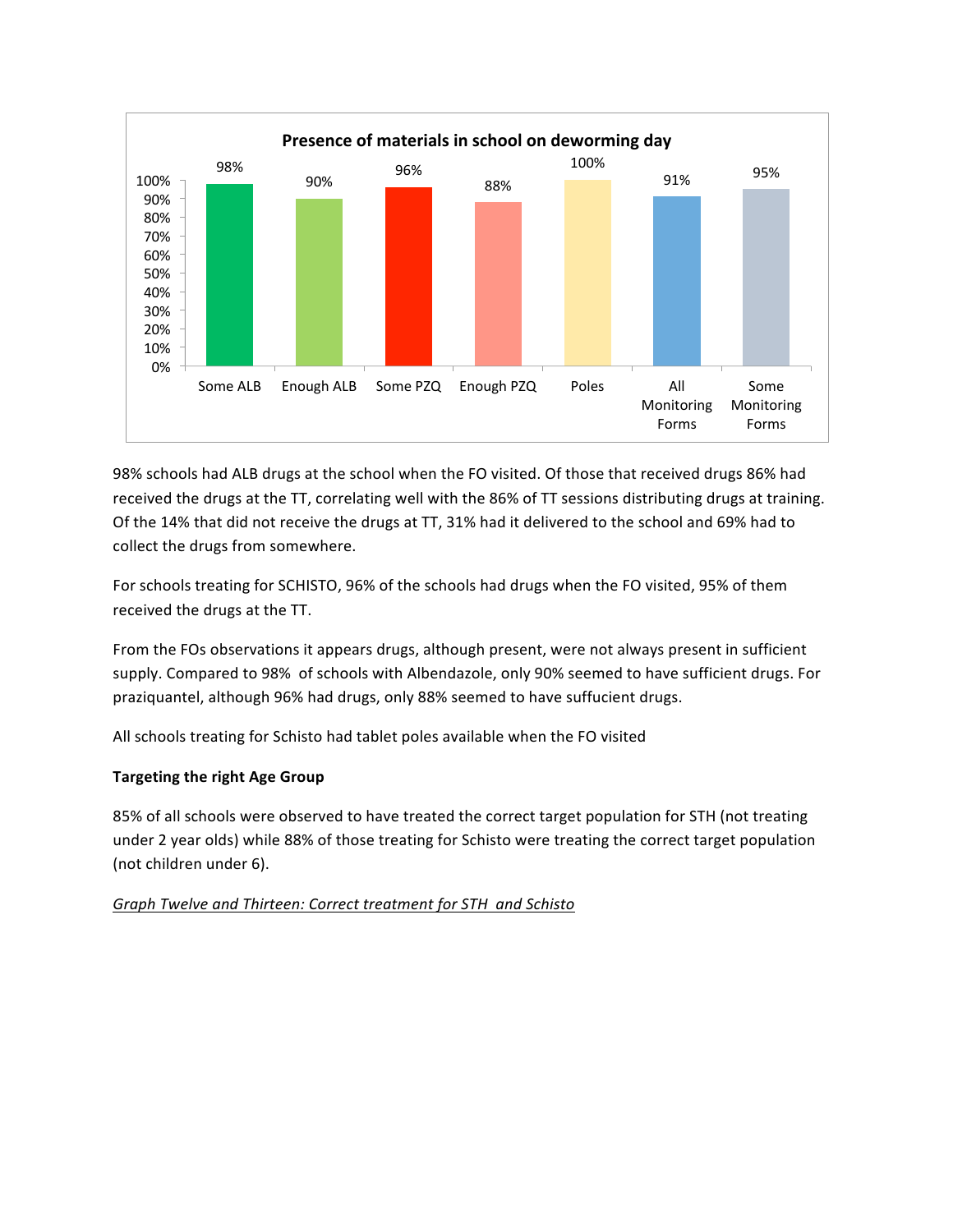



### **Treating Non Enrolled and Under Fives**

61% of the schools monitored had reported to have planned for a designated teacher for the treatment of ECD children. 71% of the schools planned to have a designated teacher for the treatment of nonenrolled children and 78% of schools observed were treating non enrolled children.

### **Giving the right dosage**